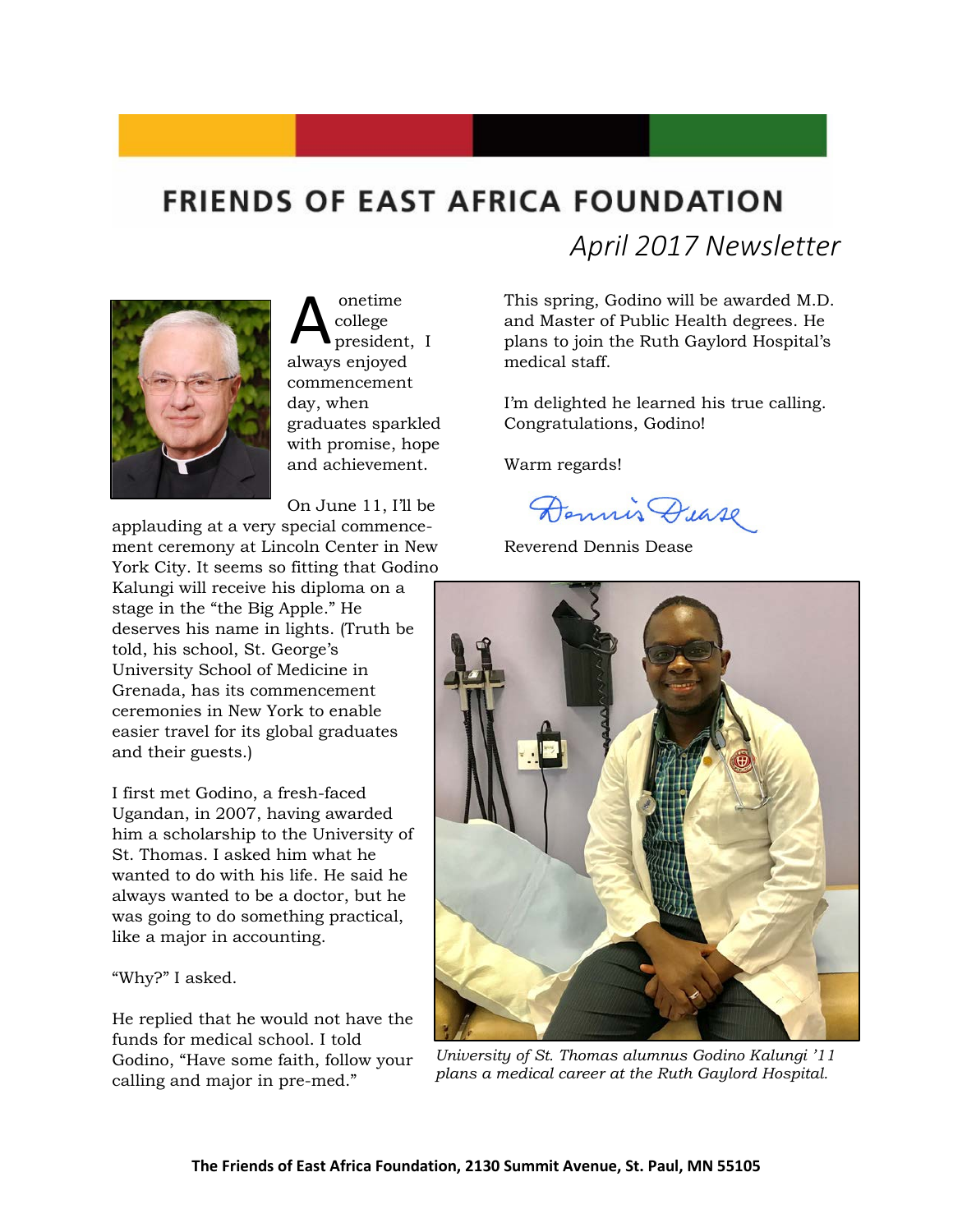### **2016 report: Hospital makes strides in prevention and treatment**

The Ruth Gaylord Hospital makes a strong impact preventing diseases as well as treating them, according to a 2016 annual report by Peter Kiggundu, the hospital's chief executive officer.

In March 2016 the hospital began offering free malaria tests to all patients in addition to free screenings for hypertension and diabetes. Hospital staff also conducted free medical "camps," including one last



*Two University of Minnesota surgeons led a team of surgical volunteers at the Ruth Gaylord Hospital in February. Pictured above are Dr. Greg Beilman (top left) and Dr. Jeff Chipman (right) with (l.-r.) nurse Gonzaga Kisaake, nursing director Annet Namyalo, midwife Resty Nakajugo and CEO Peter Kiggundu.* 

pertussis, tetanus, human papilloma virus, tuberculosis and measles. The hospital also purchased and administered hepatitis and antirabies vaccines and plans to expand its immunization program.

Outpatient visits to Ruth Gaylord Hospital grew by nearly 12 percent, and total visits (inand outpatient, dental, prenatal, surgical, ultrasounds and deliveries) grew to 14,134.

May that drew more than 500 for health screenings and medication.

The hospital continued offering free immunizations on its main campus and at seven outreach centers in the community. Staff administered 5,460 vaccine doses in 2016 – an average of 455 doses per month. Hospital revenue must support the personnel and travel expenses associated with the immunization program, as Ugandan government grants for these purposes are no longer available to private health care facilities.

Immunizations last year included government-provided vaccines for prevention of polio, diphtheria,

Malaria management remains a treatment focus at RGH. In 2014 the hospital began using artesunate, a medication now preferred over quinine because it does not require admission to the hospital. While this has served to reduce numbers of inpatient admissions, it has contributed to growing numbers of outpatients.

Also on the upswing at RGH are numbers of ultrasound scans. The hospital provided more than twice as many in 2016 than it did the previous year. Visits for dental care increased too, by nearly 35 percent. Use of the hospital's new operating room increased, too, from two surgeries performed there in 2015 to 73 in 2016.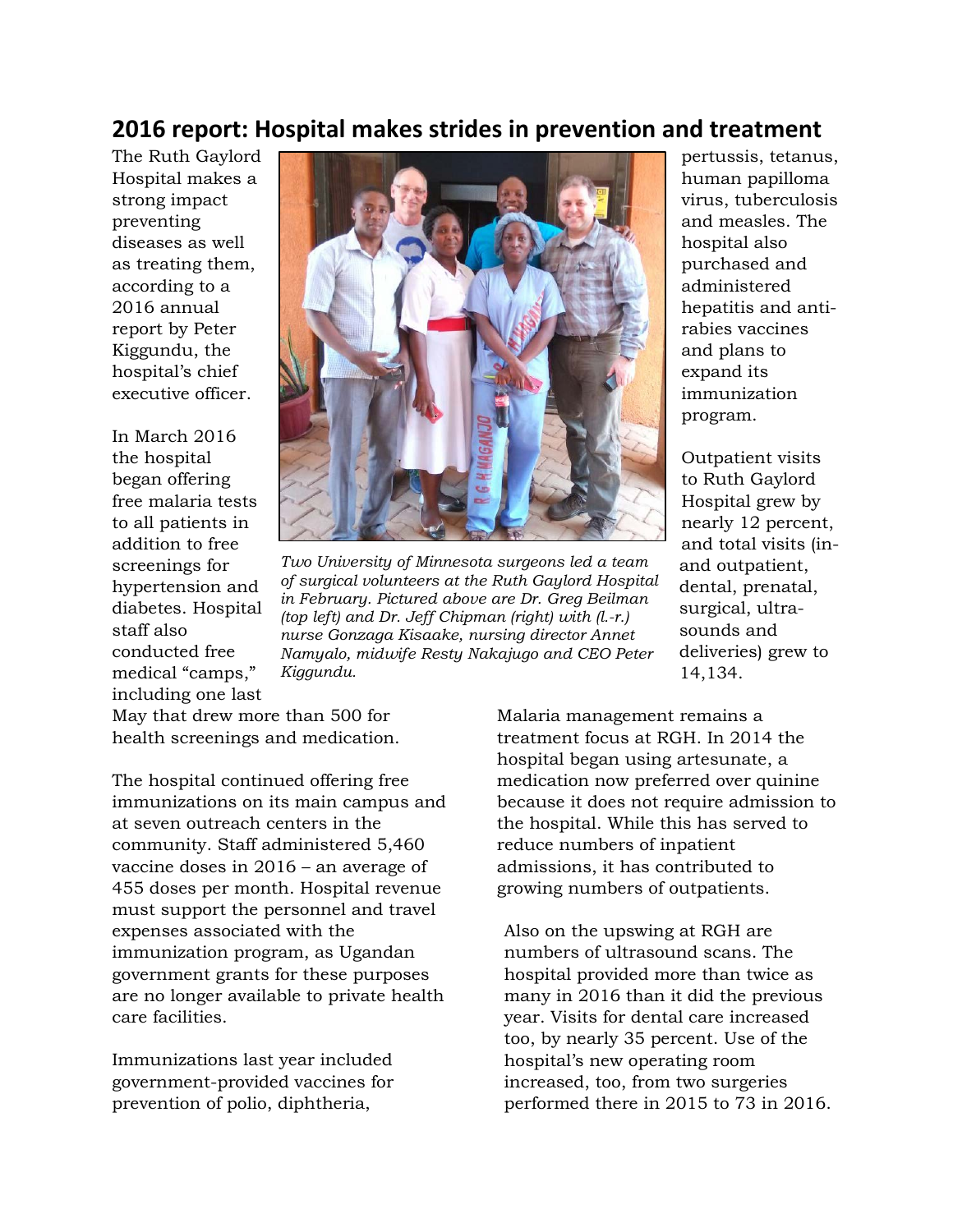#### *The 'eyes' have it!*

## **Recycled eyeglasses offer the gift of sight to RGH patients**

Hudson, Wis., ophthalmologist Dr. Jeffrey Lynch harnessed inexpensive technology, the internet and the power of volunteers to deliver the gift of sight to people who need eyeglasses, but can't afford them.

Lynch was a St. Louis University medical student in 2006 when, during a mission trip to Peru, he thought there had to be a better way to recycle used eyeglasses, connecting underserved patients with correct prescriptions.

Five years later he founded ReSpectacle, a nonprofit that collects donated glasses, catalogs them by prescription and style in an online database, and ships them to people in need. Today ReSpectacle's inventory has more than 25,000 eyeglasses with happy patients all over the world.

Good vision care is in short supply in Uganda, so the Ruth Gaylord Hospital is a perfect partner for ReSpectacle.

RGH needed only an EyeNetra autorefractor – a mobile self-test device to screen patients for nearsightedness, farsightedness and astigmatism and to measure pupillary distance – and a smartphone. Thanks to a gift to the Friends of East Africa Foundation from benefactor Peggy Grieve, it now has both.

RGH staff will provide vision screenings and take photos of each patient. If the need for prescription eyeglasses is indicated, all the necessary

measurements and information are transmitted to ReSpectacle via the internet. U.S. volunteers get to work, cleaning and sorting donated eyeglasses and uploading descriptions to Respectacle's



*Dr. Jeffrey Lynch*

database. Volunteers then can search the site for a pair that best matches a patient's needs.

On May 6, volunteer Tú Trần, a firstyear medical student at the University

of Minnesota, will deliver the auto-refractor and train RGH staff on the device's use.

University of St. Thomas alumnus Rob White '13, a third-year medical student at Minnesota, also will be involved with efforts to process glasses for RGH patients, as will Dr. Dan

Schoenleber, recently retired program director of the University of Missouri Department of Opthalmology.

**There are 23 ReSpectacle chapters in the United States. Learn more.** 

**Visit [www.respectacle.org](http://www.respectacle.org/) or follow ReSpectacle on Facebook!**